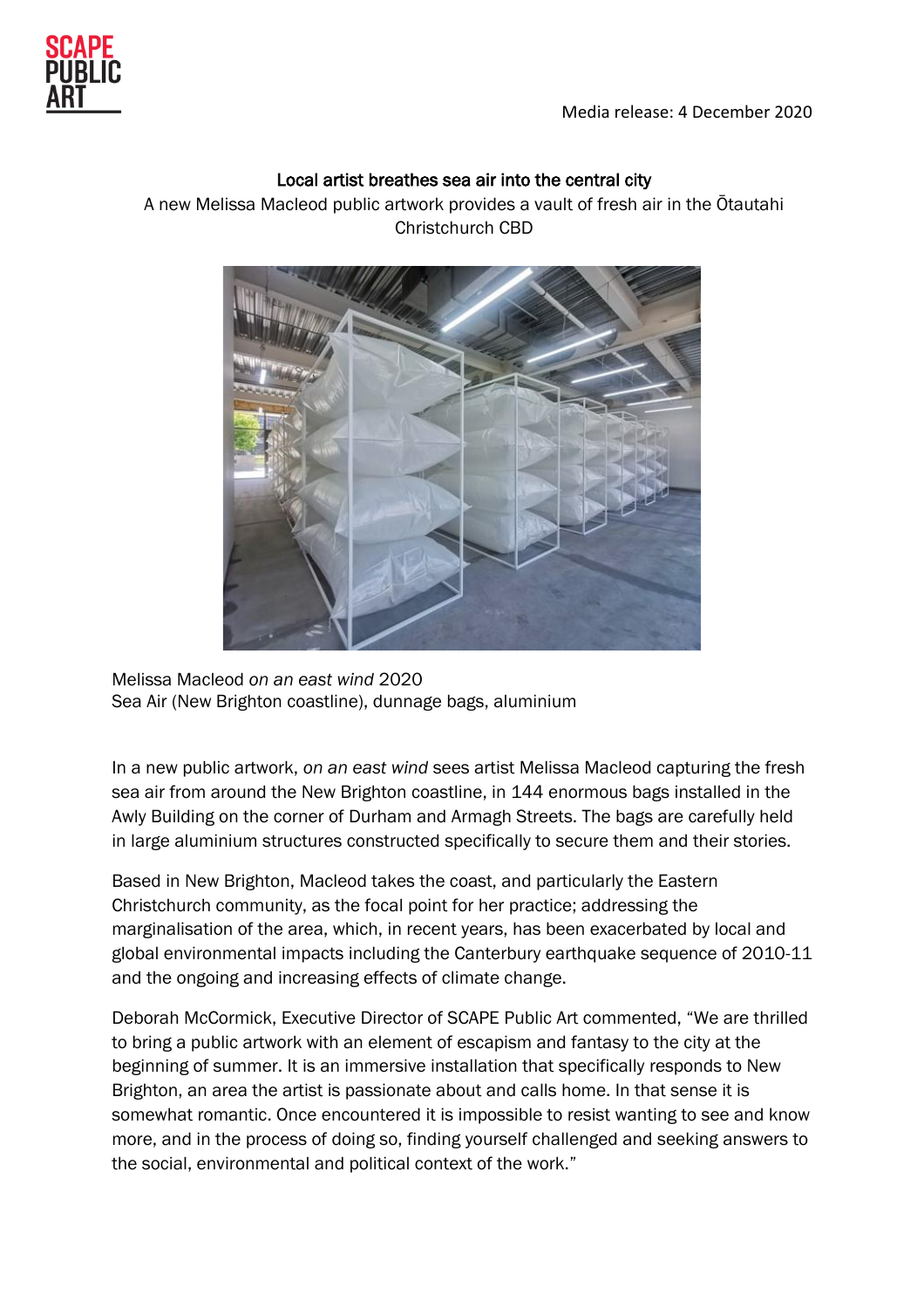

With its uniformly organised aisles, *on an east wind* resembles a vault; a place for safe keeping. There is an uncanny feeling of fullness within the space, even though the surrounding bulk is filled only with air. And in contrast to the unruly and somewhat mysterious material inside the bags, the structures themselves are precise and suggest a great deal of care for the inflated vessels they carry. These large dunnage bags are usually employed inside shipping containers to buffer and protect freight during oceanic journeys. Using an air compressor to fill bag after bag, Macleod has literally carried the oft-ignored area into the centre of the city—displacing the regnant air—and bringing with it all the associations and stories that this sea air holds for us.

This transition from mere tools to items of precious cargo encourages an alternative perspective on the intangible environmental forces around us and the way in which we attribute value to them

Situated within the Awly Building on the corner of Durham and Armagh Streets the artwork is always visible through glass and open to explore each weekend from 11am – 3pm on Saturdays and Sundays, entry through the doors on Gloucester Street.

ENDS

### About the artist

Melissa Macleod (b.1973) lives in Ōtautahi Christchurch. An interdisciplinary artist, she has exhibited in numerous public galleries and artist run spaces in New Zealand, as well as in Japan while on a Creative New Zealand Emergent Artist Grant. She received an MFA (Sculpture) with Distinction from Ilam School of Fine Arts in 2016 and has been the recipient of numerous accolades over recent years including the Zonta Ashburton Female Art Award, Ashburton Art Gallery (2019) and the Olivia Spencer Bower Award (2021). Her most recent work was commissioned for Te Wheke, at Christchurch Art Gallery Te Puna o Waiwhetū. Melissa is represented by Jonathan Smart Gallery, Christchurch.

# About the SCAPE Public Art Season 2020

SCAPE presents a strong Ōtautahi Christchurch and Aotearoa New Zealand focused artists' programme with seven new temporary artworks over an extended season. The programme is linked to an in-depth Art, Learning, and Wellbeing offering promoted on-line with a base at Tūranga, our central city library.

Jamie Hanton will curate three SCAPE Seasons, 2020-2022, his overarching theme is *Fictions*. *Fictions* uses the privileged position that public art holds to confront and challenge our lived realities. Our daily engagements and encounters, which make up the fullness of our lives, can provide small openings to harness the power of imagination and think through alternatives to the status quo.